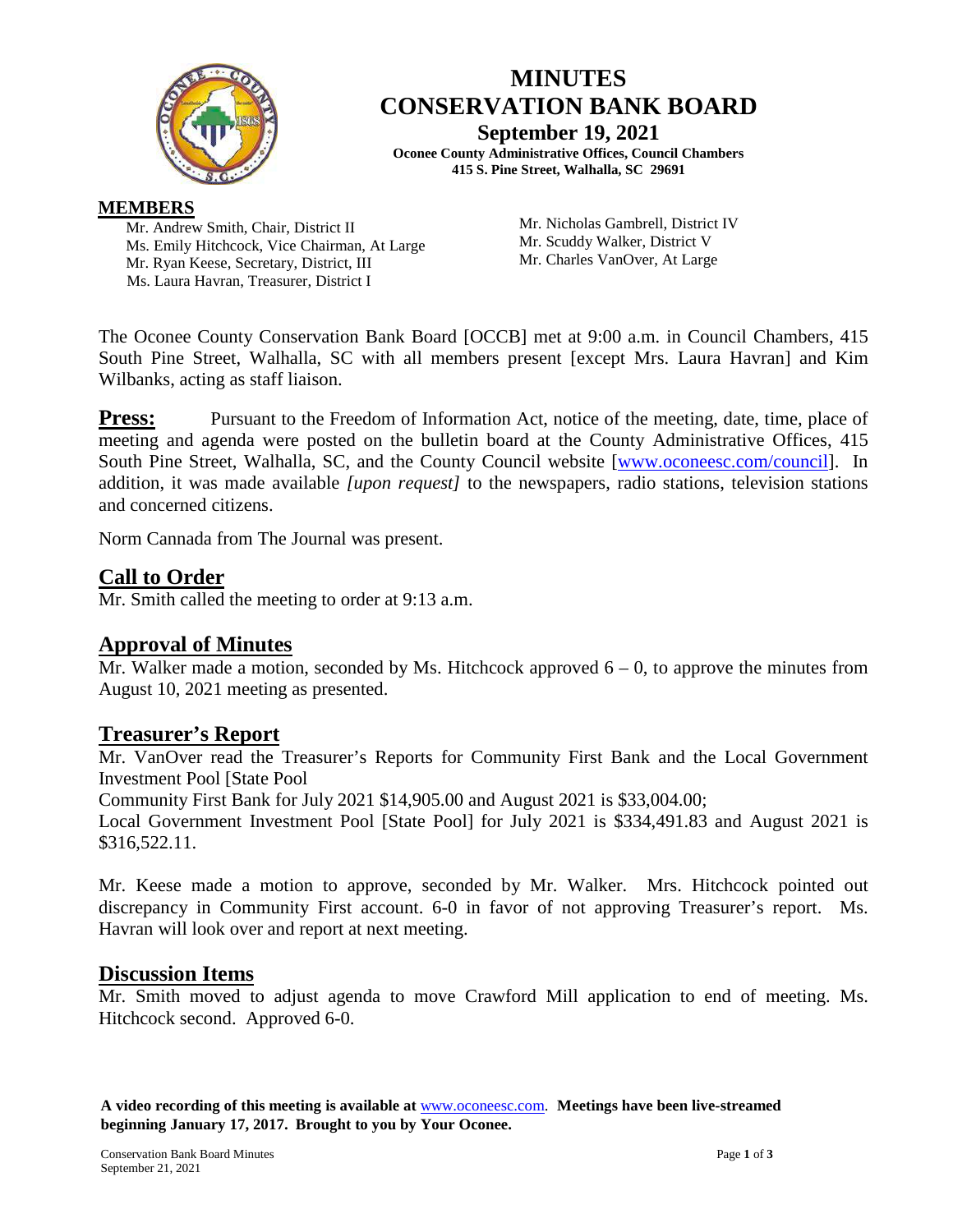# **Fundraising & Public Relations Reports**

Mr. Keese discussed Mr. Cannada going to Crawford Mill property. Mr. Cannada had head photographer take pictures of property. Mr. Cannada also brought drone for aerial photos. Mr. Keese stated he received call from Raleigh West, Executive Director of the South Carolina Conservation Bank about doing an article for the SCCB's Annual Report. Chair Smith volunteered to communicate with Mr. West.

Mr. Smith talked to Mr. McBride with the SC Association of Counties about endowments. Mr. Smith talked to Upstate Forever and they led him to Foothills Community Foundation. Mr. Smith received some material to look over. Mr. Woods will be attending the November  $9<sup>th</sup>$  meeting to discuss options.

## **Discussion Items**

Discussion and/or action regarding OCCB Letters of Support

Ms. Hitchcock revised the letter of support for board to review. Mr. Keese made a motion to approve letter, seconded by Mr. VanOver. 5-0 approved letter of support. (Mr. Smith had exited meeting to speak with Mr. Root).

#### Discussion and/or action regarding amendment of OCCB Ordinance

Mr. Smith will be meeting with Mr. Root to discuss the language for the ordinance. No action taken.

### Continued discussion and/or action regarding amendment of OCCB Policy 0002 & Policy 0003

Mr. Smith explained the bank account needs to be managed by chair and/or secretary and Oconee County staff liaison. Ms. Hitchcock made a motion, seconded by Mr. Keese 6-0 approved to accept amendment to OCCB Policy 0002.

#### Update on approved projects [Whetstone Creek Preserve/Lyles Estate, Peggy Moore, Taychoedah, & Whetstone Hill]

Mr. Smith stated Taychoedah closed on September 2, 2021. Mr. Eddie Martin gave update on Peggy Moore will close October 7, 2021. Mr. Smith requested to review settlement statement. Chris Starker emailed Mr. Smith will update on Whetstone Hill. Mr. Starker anticipates closing before Thanksgiving. Mr. Smith gave an update on Whetstone Creek Preserve/Lyles Estate. He stated that once federal government acquires land the OCCB would have little control of what happens to land.

Mr. Keese discussed a dove field near the Whetstone Creek Preserve property. The dove field is a concern for neighboring property. The concern is the amount of lead from shells. OCCB needs to be prepared about an issue with this property and future properties. Mr. Smith states the grant agreement and deed language shows the control the OCCB has concerning these properties. Ms. Hitchcock states for future grants the board and the applicant would need to agree to terms of grant agreement and have

**A video recording of this meeting is available at** [www.oconeesc.com.](http://www.oconeesc.com/) **Meetings have been live-streamed beginning January 17, 2017. Brought to you by Your Oconee.**